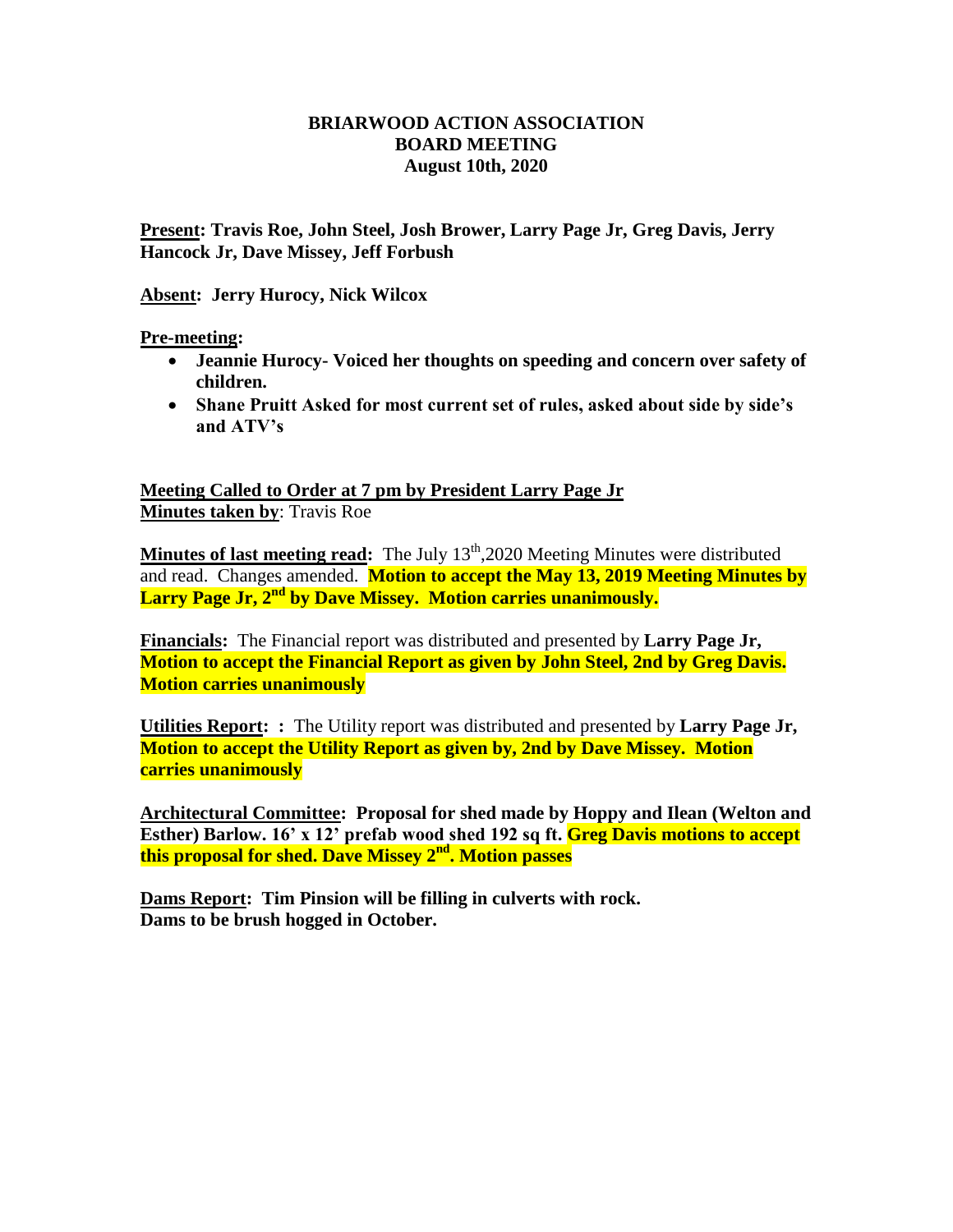**Lake and Beach Report:**

- **New sign for beach rules is being made.**
- **Cable needs to be repaired at beach.**
- **Picnic tables at beach need repaired.**
- **The Board will be dragging some of the sand up off the beach to try to keep it from washing away through the winter.**
- **Josh Brower has been researching a lake treatment program to help assist with the moss, tall grass around the lake. Also, the mud/muck/Blue algae in Fisherman's Lake will be addressed in this program. The states recommended process is a rather expensive and will be a yearly expense. The board will be contacting other neighboring Lake communities to see how they manage their lakes.**
- **Kids club to donate 26' x 52' sand volleyball court in grassy area next to beach.**

**Security Report:** 

- **Officer reports is up and running. Mike has a backup guard trained. Global Security's contract is expiring soon. The board has been discussing other security options.**
- **Community Watch group needs a new leader. Jeff F. has expressed the importance of the Community Watch but feels he can no longer dedicate the time needed to properly run the group.**

**Rules and Regulations: Proxy vote is in October. All residents were mailed a ballot. They can be mailed in (1 Stone Gate Dr.) or placed in the Black box at main entrance mail boxes.**

**Website:**

- **Needs updating to reflect new monthly board meeting location change. New meeting location is 689 Clarke St. Desoto MO 63020.**
- **Needs lots for sale updated**

**Roads: Nothing to report**

**Park and Entrance: A new light pole was added to the main entrance.**

**The Board went into Closed Session to discuss Legal, Lots and Back Dues.**

**The Board returned to Open Session.**